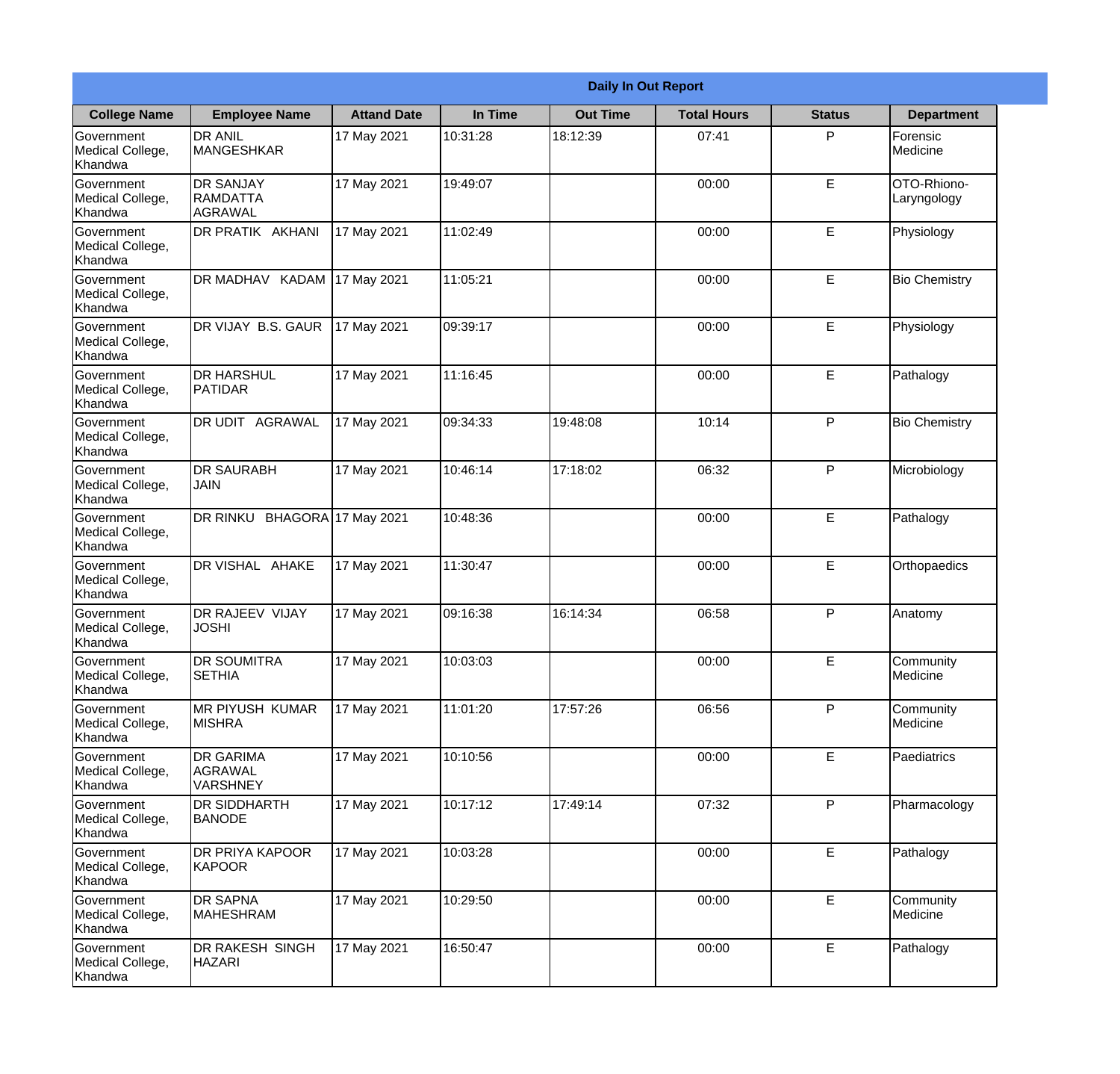| <b>Designation</b>                  | <b>Category</b> |
|-------------------------------------|-----------------|
| Assistant Professor   Para Clinical |                 |
| Professor                           | Clinical        |
| Assistant Professor                 | Non Clinical    |
| Assistant Professor   Non Clinical  |                 |
| Associate Professor Non Clinical    |                 |
| Assistant Professor   Para Clinical |                 |
| Associate Professor Non Clinical    |                 |
| Associate Professor   Para Clinical |                 |
| Assistant Professor   Para Clinical |                 |
| Assistant Professor   Clinical      |                 |
| <b>Assistant Professor</b>          | Non Clinical    |
| Assistant Professor   Para Clinical |                 |
| Statistician                        | Para Clinical   |
| Associate Professor Clinical        |                 |
| Associate Professor Para Clinical   |                 |
| Demonstrator/Tutor   Para Clinical  |                 |
| Associate Professor   Para Clinical |                 |
| Professor                           | Para Clinical   |

**Daily In Out Report**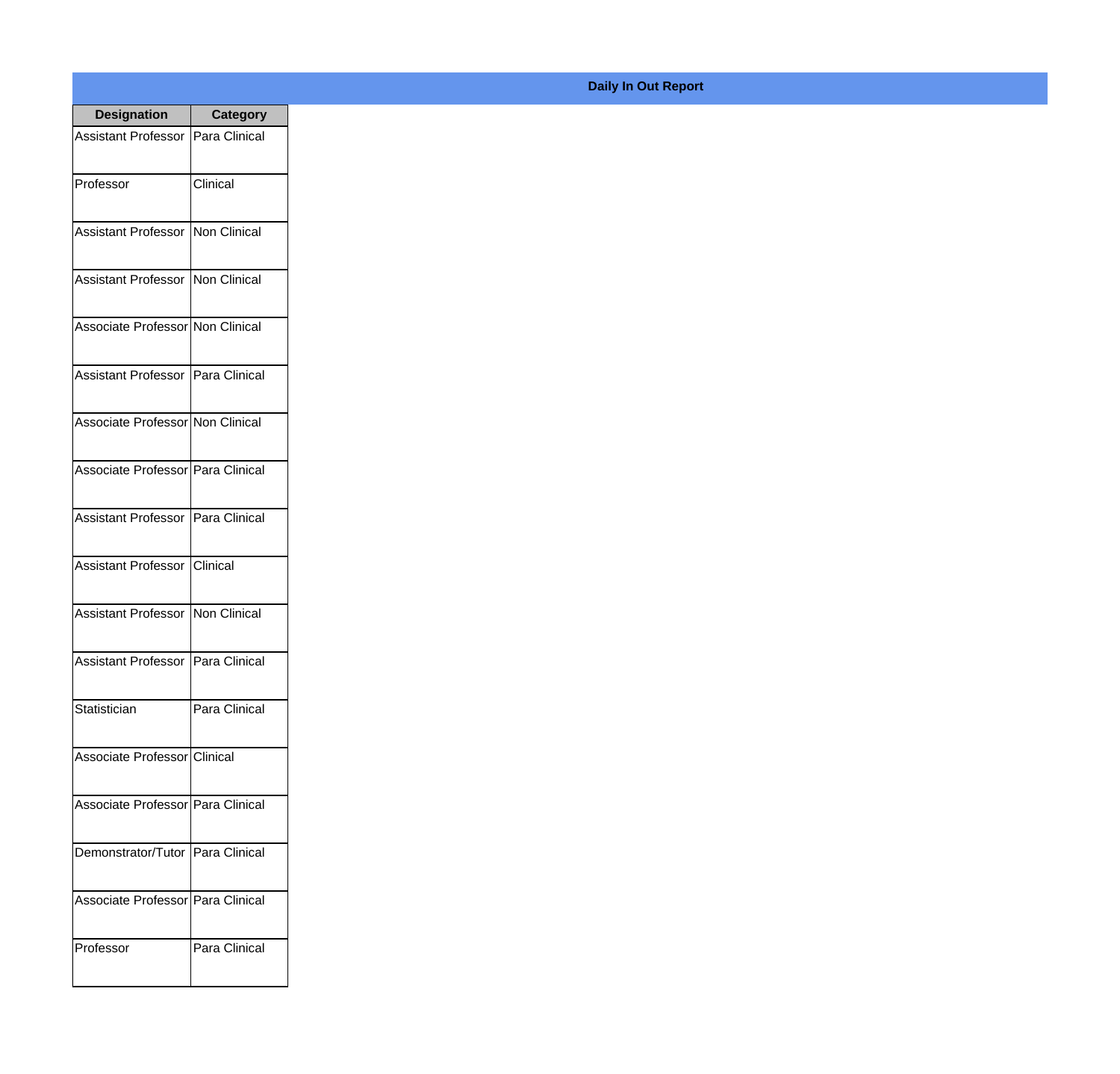|                                           |                                                   |             |          |          | <b>Daily In Out Report</b> |   |                             |
|-------------------------------------------|---------------------------------------------------|-------------|----------|----------|----------------------------|---|-----------------------------|
| Government<br>Medical College,<br>Khandwa | <b>DR NISHA</b><br>IKAITHWAS                      | 17 May 2021 | 10:30:34 | 13:28:07 | 02:58                      | P | Psychiatry                  |
| Government<br>Medical College,<br>Khandwa | <b>DR NISHA</b><br>KAITHWAS                       | 17 May 2021 | 14:23:16 |          | 02:58                      | P | Psychiatry                  |
| Government<br>Medical College,<br>Khandwa | DR SHAIKH M.KHALIQ                                | 17 May 2021 | 13:21:00 |          | 00:00                      | E | <b>Bio Chemistry</b>        |
| Government<br>Medical College,<br>Khandwa | <b>DR NITESHKUMAR</b><br>KISHORILAL<br>RATHORE    | 17 May 2021 | 10:12:02 | 18:28:14 | 08:16                      | P | Pharmacology                |
| Government<br>Medical College,<br>Khandwa | <b>DR SANGEETA</b><br><b>CHINCHOLE</b>            | 17 May 2021 | 11:00:06 |          | 00:00                      | E | Physiology                  |
| Government<br>Medical College,<br>Khandwa | DR NISHA MANDLOI<br>PANWAR                        | 17 May 2021 | 10:07:53 | 16:20:01 | 06:13                      | P | Obstetrics &<br>Gynaecology |
| Government<br>Medical College,<br>Khandwa | DR NANDINI DIXIT                                  | 17 May 2021 | 11:00:10 |          | 00:00                      | E | Paediatrics                 |
| Government<br>Medical College,<br>Khandwa | <b>DR MUKTESHWARI</b><br><b>GUPTA</b>             | 17 May 2021 | 11:36:01 | 18:13:01 | 06:37                      | P | Pharmacology                |
| Government<br>Medical College,<br>Khandwa | <b>DR PURTI AGARWAL</b><br>SAINI                  | 17 May 2021 | 11:05:11 |          | 00:00                      | E | Pathalogy                   |
| Government<br>Medical College,<br>Khandwa | <b>DR VISHAL</b><br><b>KUMAR</b><br><b>THAKRE</b> | 17 May 2021 | 11:50:59 |          | 00:00                      | E | Physiology                  |
| Government<br>Medical College,<br>Khandwa | <b>DR SHAILENDRA</b><br><b>SINGH CHOUHAN</b>      | 17 May 2021 | 11:31:05 |          | 00:00                      | E | Orthopaedics                |